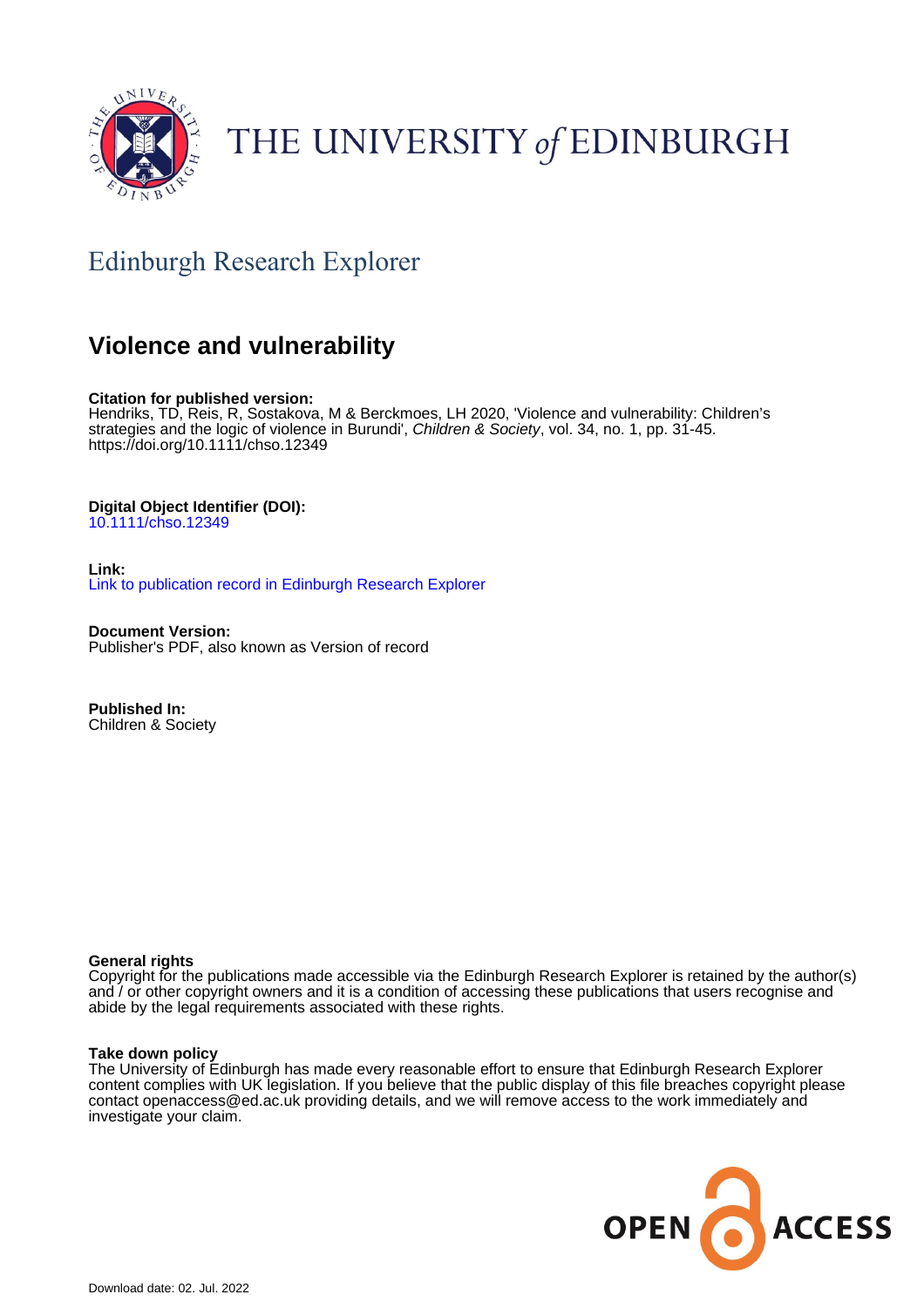

CHILDREN & SOCIETY VOLUME 34, (2020) pp. 31–45 DOI:10.1111/chso.12349

# Violence and Vulnerability: Children's Strategies and the Logic of Violence in Burundi

ncl

Tanja D Hendriks\*† D, Ria Reis‡[§](https://orcid.org/0000-0001-6378-6504)¶ D, Marketa Sostakova\*\* and Lidewyde H Berckmoes\*§ D \*African Studies Centre, Leiden University, Leiden, The Netherlands †Centre of African Studies, University of Edinburgh, Edinburgh, Scotland ‡Leiden University Medical Center, Leiden University, Leiden, The Netherlands §Amsterdam Institute for Social Science Research, University of Amsterdam, Amsterdam, The **Netherlands** ¶The Children's Institute, University of Cape Town, Cape Town, South Africa \*\*Save the Children, Oslo, Norway

This study explores how children in conflict-affected Burundi deal with violence in their everyday lives. Focusing on schools as a context in which children are prepared for further roles in society, child-centred, qualitative and mixed-methods research was conducted at 36 primary schools throughout Burundi. Findings reveal that children use a variety of strategies to deal with violence they encounter. These strategies reflect a learned 'logic of violence', matching dynamics of violence and vulnerability in society at large. Children's strategies are ultimately aimed at reducing vulnerability to (future) violence and indicative of the omnipresence of violence and uncertainty in Burundi. © 2019 The Authors. Children & Society published by National Children's Bureau and John Wiley & Sons Ltd

Keywords: Violence, vulnerability, children's strategies, school, Burundi.

### Introduction

Research has shown that children are often aware of political tensions and violence in their society (Boyden, 2003; Denov and Akesson, 2016; Leonard, 2007; Moss, 2013). Moreover, some studies have shown that children who grow up amidst violence, may learn to reproduce this violence (Bandura, 1973). For instance, Debos showed how youth in Chad incorporate collective, shared ways of understanding and dealing with the violence prevalent in their society in their life trajectories and career choices (2011). The ways in which children and youth learn to deal with (the threat of) violence in an overall context of uncertainty allows for both change and continuity: learned strategies may resist, prevent or limit (the use of) violence but they can also make anew, and thus reproduce or further entrench social structures that enable and legitimise violence taking place, thereby perpetuating crisis and uncertainty (Berckmoes, 2014, 2015). To better understand this process, this study focuses on children's understandings and strategies to deal with violence in Burundi, a country that has been mired in cyclical violence since its independence in 1962 (Baghdadli and others, 2008; Berckmoes, 2014, 2015; Lemarchand, 1994; Uvin, 2009).

Burundi is a small country located in the Great Lakes region, surrounded by Rwanda, Tanzania and DR Congo. It was formerly colonised by Germany and later Belgium, during which 'the colonial administrations codified socioeconomic differences and status in ways that privileged' the Tutsi, a particular ethnic group, vis-a-vis other ethnic groups such as the Hutu and Twa (Anders and Lester, 2015: 740, Lemarchand, 1994). Politically motivated (mass)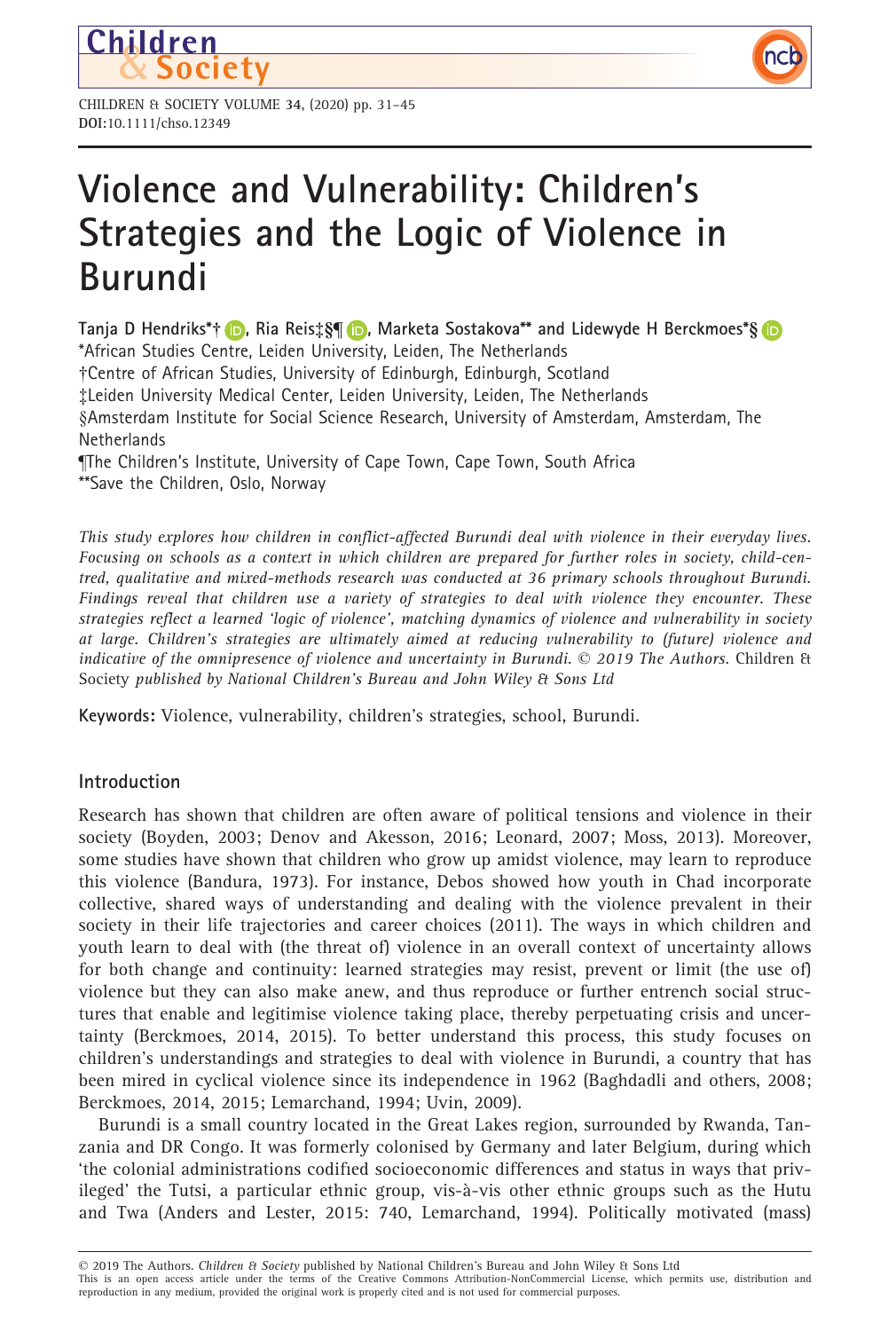violence, often along ethnic lines, subsequently occurred in 1965, 1969, 1972, 1988 and 1991, leading to different groups of refugees leaving and returning to the country in different capacities over time (Anders and Lester, 2015: 740; Berckmoes, 2014, 2015). In 1993, a 12-year civil war started which left Burundi devastated and faced with the formidable task of reviving a shattered economy, rebuilding social services and forging national unity on the ruins of  $$ particularly, ethnic — divisions. Up to this day, ethnic tensions and conflict persist, and Burundi continues to be one of the poorest countries in the world (see Baghdadli and others, 2008). Since 2010, political tensions have been rising, and in 2015, this led to a political crisis that is still ongoing (Van Acker, 2015, 2016). This study aims to understand how primary school-aged children who grow up in such a context, affected by chronic or recurring violence, understand and engage with violence they encounter (see also Wells and others, 2014).

The study, for which fieldwork was conducted in the year prior to the 2015 crisis, focused on children's experiences with direct, interpersonal violence, in the school setting. Schools are a primary institution in the socialisation of new members of society. As such, schools do not only reflect societal dynamics; they also have the explicit task of preparing learners to take part in these dynamics (Bush and Saltarelli, 2000; Davies, 2010). School environments can have a positive and mitigating influence on children's exposure and responses to violence (Foster and Brooks-Gunn, 2015), but they may also act as a catalyst, for example, by presenting partial or contested views on history (Bush and Saltarelli, 2000).

Moreover, in Burundi, education and schools are 'a long-standing source of inequality, tension and conflict' (Verwimp and Van Bavel, 2013: 391; Vinck and others, 2015). Inequalities, as expressed in school access and completion rates, persist notably along the lines of wealth, gender and geographical location (Cieslik and others, 2014; Verwimp and Van Bavel, 2013). In Burundi's past, schools have also been linked to direct violence: particularly during the mass violence in 1972 and 1988 when educated members of Hutu background, including school-going youth, were targeted (Malkki, 1994). Other students were sometimes involved in the perpetration of this violence. During the research, concerns that schools were being politicised through the manipulation of grades based on political affiliations, the political appointment of staff, the use of school grounds for political activities and intolerance toward teachers based on political and regional affiliations were widespread, and as researchers, we shared those concerns (see Sobhani, 2014).

Below, we first discuss our research approach and then explore the direct, interpersonal violence children in Burundi encounter in their school environments. We subsequently analyse children's perceptions of and strategies to deal with this violence and their attempts to reduce their vulnerability to it. Ultimately, we argue that children appear to strategise their actions in relation to larger social structures, revealing a learned logic of violence reflective of what other scholars have termed the symbolic and structural dimensions of violence (Galtung, 1990).

#### Research approach and ethical considerations

To investigate what children learn in relation to violence, we use the work of Bandura (1973) and elements of two distinct, yet partly overlapping theories by Bourdieu (1990) and Bronfenbrenner (1979). Violence in this study is broadly conceptualised as direct, interpersonal acts of emotional, sexual or physical force, yet as we will show, children in Burundi do not consider all acts of force as violence per se. The work of Albert Bandura formed the starting point of our thinking. Bandura developed a conceptual model to understand individual and communal violence (1973). He argued and demonstrated in experiments that children learn aggressive behaviour by imitating, or 'modelling', the behaviour of others. Of these others, especially those with more status and power were seen to be most influential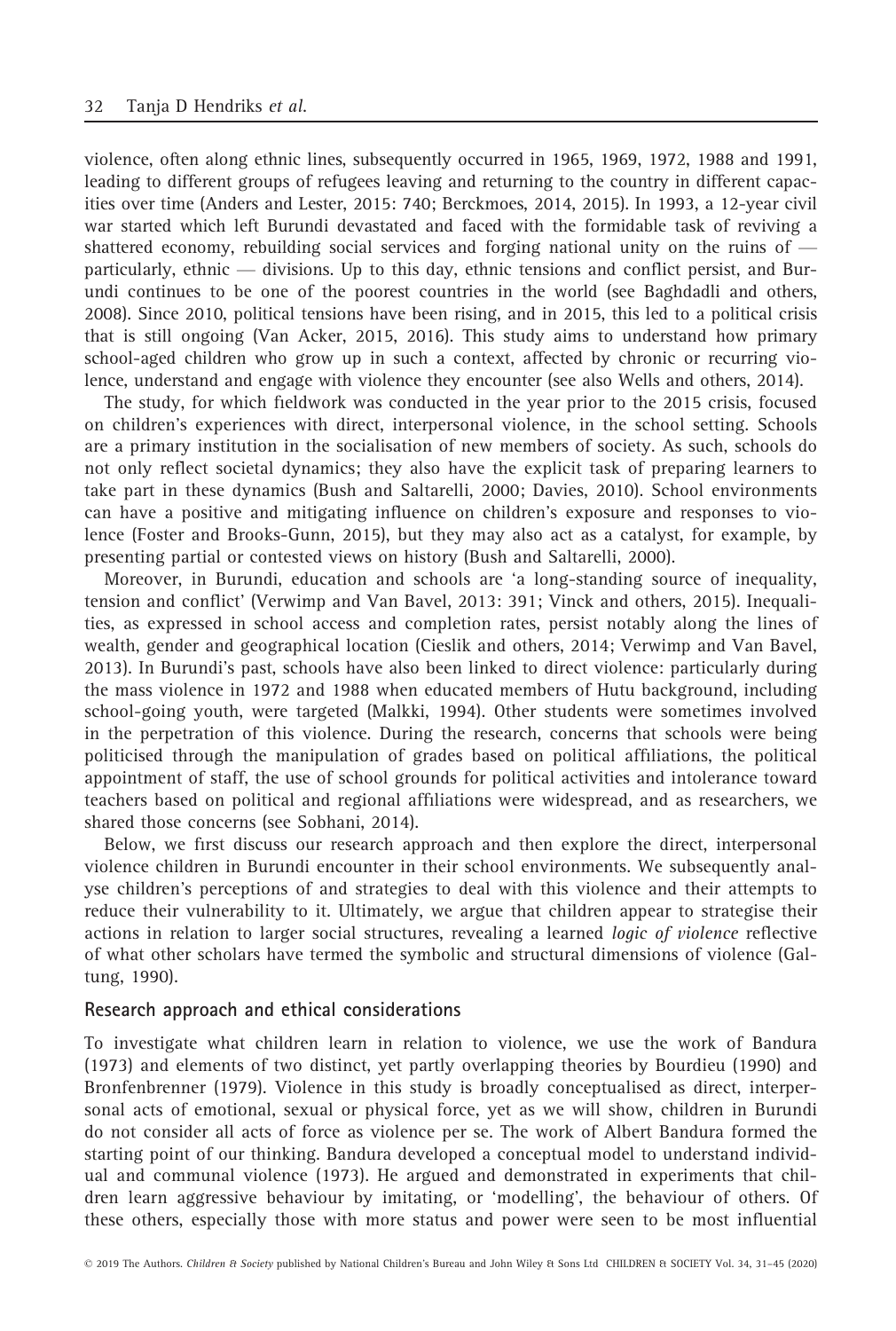on children's behaviour. Bandura's model has received critique, however, for neglecting children's own agency in processing the violence they observe, and — given the artificial setting in which the theory was tested — its lack of ecological validity (see, among others, Cumberbatch and Howitt, 1989; Durkin, 1995; Hart and Kritsonis, 2006).

In an attempt to overcome these critiques on Bandura's work, we build on Bronfenbrenner's socioecological model, which allows for more complexity in children's learning and behaviour (cf. Berckmoes and others, 2017, Pells and others, 2018). It sees children's development as deriving from children's agentive interactions with their immediate and more remote environments, ranging from micro- to macrosystem levels (Bronfenbrenner, 1979). These system levels are conceived of as nested layers that differ in proximity and strength of influence on the individual child. Schools can be seen as one of the main proximal microsystems that influence children's development (Thomas and others, 2016). We subsequently find Bourdieu's theory of practice (1990) helpful as it sheds light on how norms and rules available in the ecological environment can serve as interpretative resources for strategic action. In the context of this study, we seek to understand the underlying norms and rules children draw upon in the ways they deal with the direct violence they encounter. In other words, by exploring patterns in children's practices with regard to direct, interpersonal violence in the school environment, we aim to identify a logic of practice — or, a *logic of* violence (cf. Debos, 2011). We conceptualise the latter as the collective, shared ways of understanding and dealing with violence in a specific sociocultural context.

This study is based on a collaborative project between the University of Amsterdam and UNICEF (2014–2016) in which 12 graduate students from the University of Amsterdam and the University of Burundi (henceforward field researchers), including the first and third author, conducted qualitative or mixed-method fieldwork research to complete a master in International Development Studies or Psychology. Data have been collected over the course of two years, through stints of approximately three months at primary schools, each research with its own focus (e.g. on masculinity, sexual violence, livelihood perspectives, visions on peace, etc.) The central topic for all projects, however, was children's experiences and strategies vis-a-vis violence, explored from a common theoretical foundation (outlined above). This article is a synthesis of the overarching findings and themes that emerged from the qualitative data generated during each individual project, and presents the development of our thinking based on our empirical data and group discussions. The quotes used stem from the 12 master theses and are used to illustrate our overall argument.

Fieldwork was carried out at primary schools in Bujumbura Mairie, Bujumbura Rurale, Bubanza, Rumonge, Makamba, Rutana and Gitega provinces. The research locations comprised rural and urban areas and were selected in collaboration with local partners to include diverse and under-researched areas while also ensuring safety for the researchers and their interlocutors. Over the course of the project, political tensions and new outbreaks of violence were on the rise (cf. Van Acker, 2015, 2016). With elections planned for May 2015, the potential for pre-electoral violence was particularly taken into account in identifying diverse but relatively safe spaces for research.

In total, 36 primary schools were included. Data were collected primarily among children between 9 and 16 years in the fourth, fifth and sixth grades. The wide age range is caused by high repetition rates and late school enrolment. To identify pupils, the field researchers combined purposive and snowball sampling techniques, seeking to create diverse samples in terms of gender, background and socioeconomic status. The field researchers did not specifically target victims of violence, but they were part of our sample: many children shared experiences of when they were personally exposed to violence. To contextualise our findings, interviews were also conducted with older youth and adult stakeholders, among whom were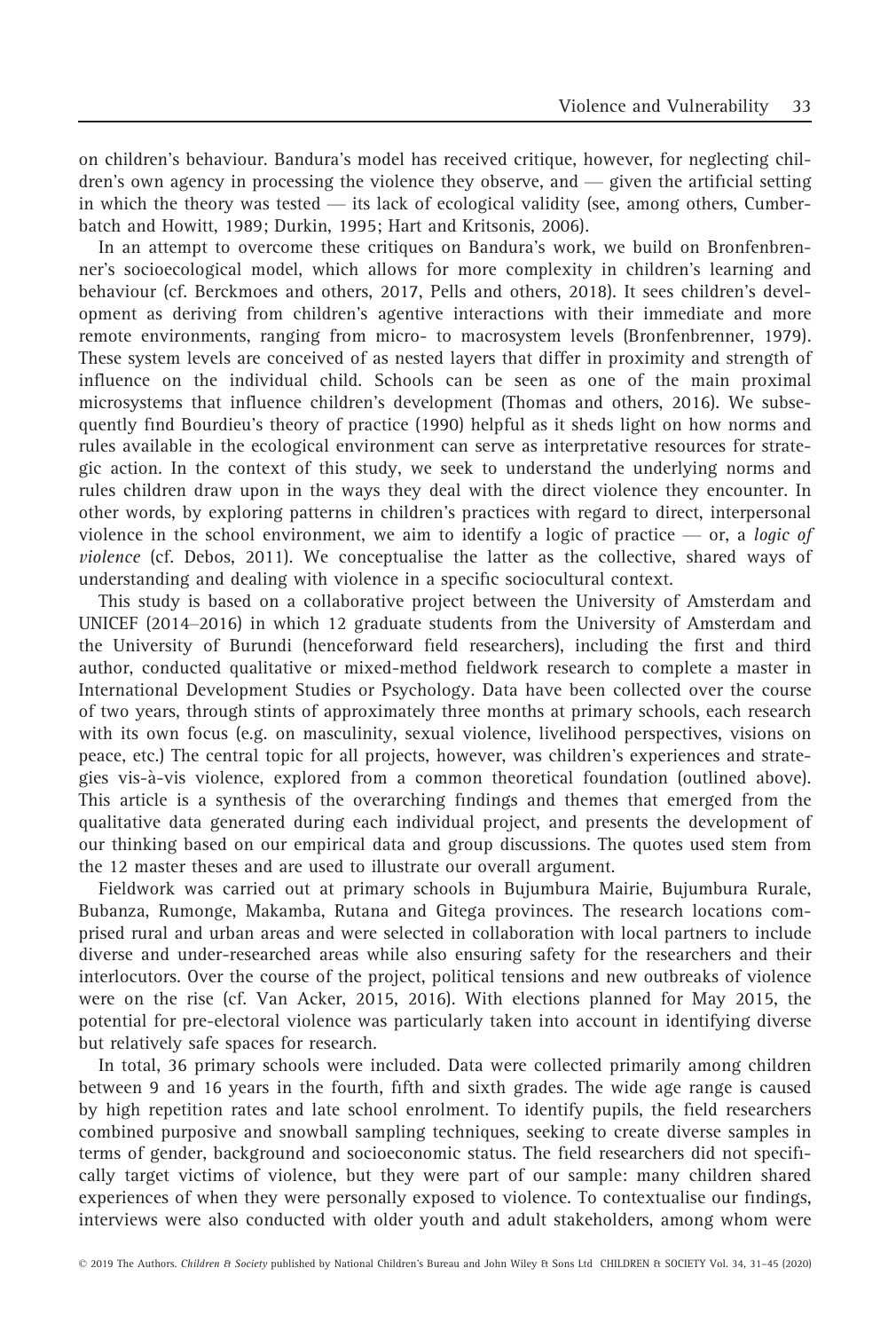teachers, school directors, child protection specialists and parents. Altogether, in the 12 field studies, more than 1600 respondents participated.

Research methods and techniques were tailored to research with children (Christensen and James, 2008; Punch, 2002). They included classroom observations, participatory methods such as making drawings, walking tours and interviews. Generally, the field researchers started with observations in and around schools, also to initiate contact. Child-sensitive group interviews helped to address the topic of violence in non-threatening ways, for example, through vignettes, and ice breakers and games aimed at making participation in the research enjoyable. For more in-depth conversations, the field researchers organised individual interviews, taking place at school or at children's homes, whichever they preferred. The primary language used to communicate with children was Kirundi, the national language, and in one case study Swahili. Five of the 12 field researchers spoke the local language fluently, the others worked with Kirundi-French/English interpreters. Translations posed a specific challenge since there is no single word for 'violence' in Kirundi: only words that designate specific forms of violence (e.g. sexual, domestic). This hampered an exploration of children's conceptions of violence without imposing some definitions. Some field researchers operationalised violence as 'ikintu kikubabaza': things that hurt you. Interviews were audiorecorded if possible and transcriptions were anonymised.

Approval for the overall project was sought and obtained from the Ministry of Community Development. Research plans of the student projects were also approved by academic supervisors of the University of Amsterdam or the University of Burundi, and were in line with UNICEF's guidelines for ethical research with children (Graham and others, 2013). All research protocols were evaluated by a reference group established locally by UNICEF. In the field locations, official permission was sought from the local administration, school directors and teachers. Lastly, the field researchers explained the purpose of the research to the children, the nature of the issues that would be discussed and the measures taken to ensure confidentiality and anonymity. Children were encouraged to speak freely, ask questions, to not answer questions if they did not want to, and we (field researchers) explained that they could always ask for a break or quit without any consequences. When the field researchers witnessed children being exposed to violence, they made this a topic of discussion with both pupils, teachers and caregivers. Due to this kind of questioning, children did not appear to consider us as condoning the violence that took place in our presence. Through our collaboration with Fondation TPO, which specialises in psychosocial support, field researchers were equipped to connect children to, however, limitedly available, supportive services when needed. In practice, none of the field researchers needed to connect children to these services.

#### Children's experiences and perceptions of direct violence

Children identified two types of perpetrators of direct violence, namely adults — given our focus on school, most mentioned were teachers — and peers. When asked about the kinds of violence encountered, children mentioned incidents and people that emotionally or physically hurt them. They also mentioned their own acts of force against peers, such as gossip, calling names and physical violence.

Children described, and the field researchers frequently observed, beatings by hand and with a cane, having ears pulled, being forced to kneel down while lifting rocks above the head and doing painful physical exercises.

Teachers hit us in the hands with sticks, which prevents us from taking notes. One day, the director beat me until I lost consciousness. Other teachers also ask us to kneel or we get stroked with slats or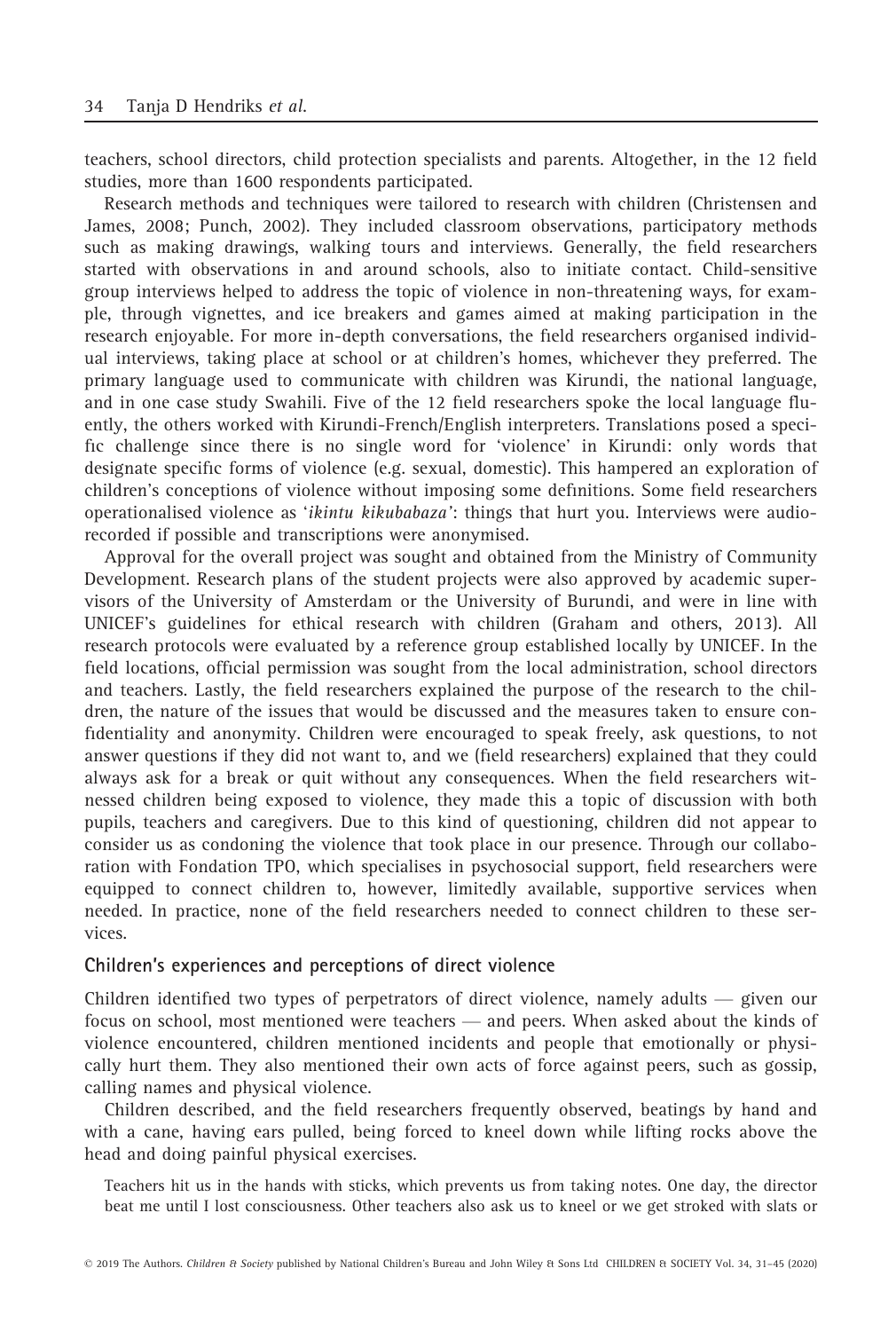sticks to the head. They pull our ears in case we fail to solve exercises written on the blackboard. (Group discussion, 5th grade)

Notably, in adult–child relationships, children did not consistently consider acts of emotional or physical force to be violence. Corporal punishments for instance were commonly used at schools and, despite harsh practices, often not considered violence. Both teachers and children would use words like 'educating' and 'correcting' to describe these practices that involved force and could hurt physically. A boy explained that receiving a beating after having made a mistake is part of good teaching: 'teaching in a good way is when you do something and you cannot find it [the answer], they come, they beat you, but after, they show you how you can do it' (11 years). Another girl stated that she likes her teacher 'because she beats me when I do something stupid' (6 years).

Generally, children differentiated between two types of beating: beating for a reason and beating for no reason. Furthermore, children had elaborate ideas concerning the 'amount' of force that was appropriate for a certain type of mistake or act, as the following quotes illustrate:

It depends. If we have made mistakes, or done stupid, here there are no problems [with beatings]. But sometimes there are those teachers who can beat you without any, without any reason (...).

(Group discussion, 6th grade)

A teacher can come and beat you, it's normal just because you made a mistake, he can just beat you... But sometimes he can just beat you in a harsh way and that can be even so bad, to the point where there can be peace broken between him and your family, even yourself as a student, you can give up going to school because you hate that teacher.

(Boy, 9 years)

In situations like in these examples, children felt corporal punishments could have severe negative effects on them, and might best be considered violence.

Most teachers were aware of the government's recommendations to avoid the use of corporal punishments. When prompted, some teachers denounced these practices, but mostly in relation to their (supposed) ineffectiveness: 'inkeni ishikira igufa ntishikira ingreso' (the cane does not touch the soul but only the body) was a commonly used expression. Many children shared this view, stating that they get used to being beaten and do not change their ways as a result:

We can be beaten, but that doesn't automatically mean that you will change your habits or that you will be polite. Because instead of being corrected or instead of being someone good the way they want it, you can be someone who is less pure than before. Because you will say, no, right now I have the habit of being beaten, that's fine. That doesn't work.

(Girl, 14 years)

As the girl quoted above explains, some children held that not only would their behaviour not change after being beaten, they might paradoxically start behaving worse because they no longer care about the punishment they could receive. A form of physical force by adults that children systematically categorised as violence was sexual violence. Children described it as a cruelty and form of deception. Sexual violence was feared particularly by girls, and especially when commuting to and from school. Several children and teachers stated that it was not uncommon for teachers to seek opportunities to initiate or enforce sexual relations with pupils. According to children, these 'offers' of preferential treatment by a teacher could be hard to resist, especially for weak learners and pupils who struggle with poverty. While the children in our sample did not mention having personally experienced sexual violence,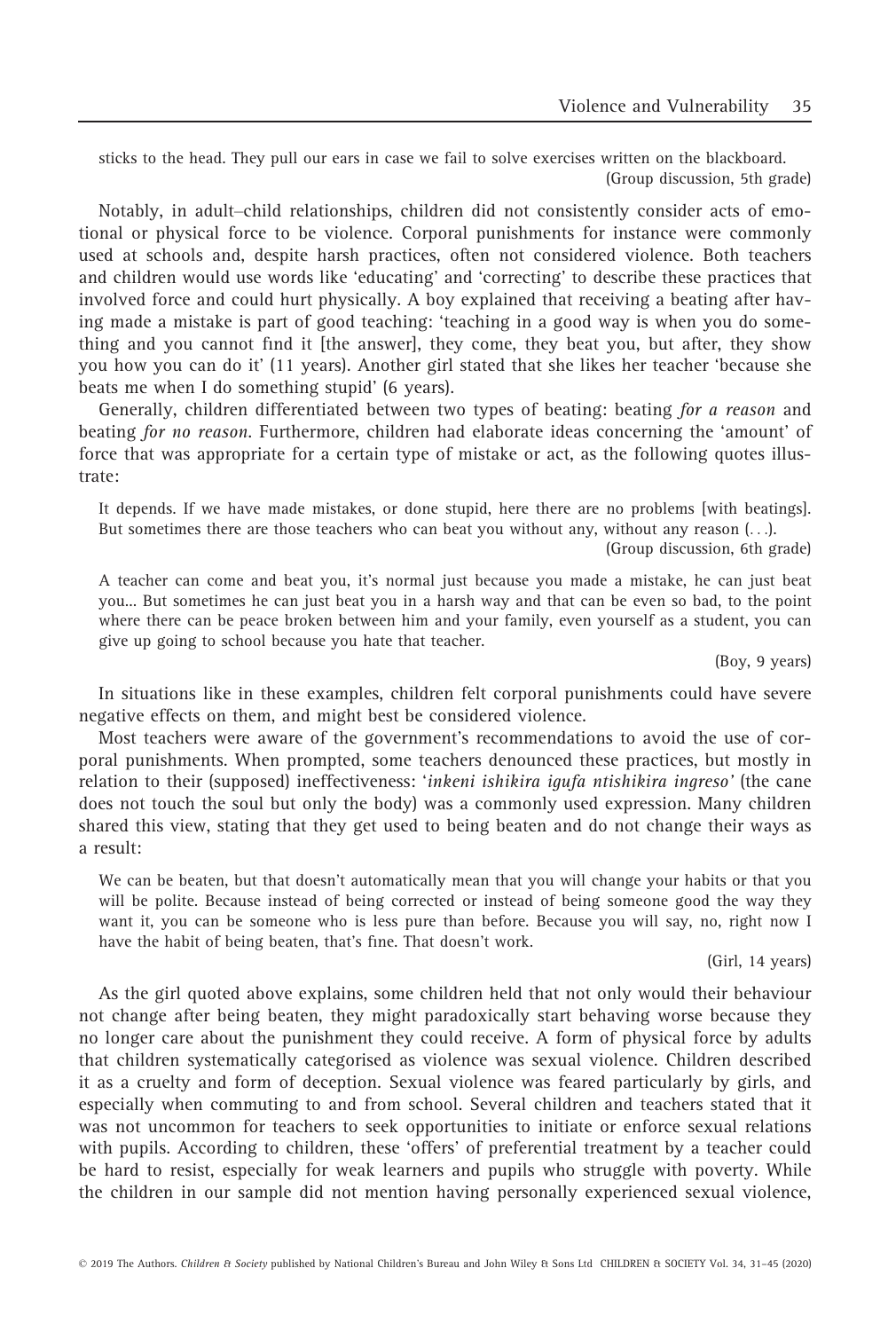parents and professionals involved in child protection argued the problem is extensive and underreported.

With regards to incidents of direct violence between children in and around schools, we (field researchers) regularly heard of and observed children push each other off school benches, cause peers to trip and fall, give beatings with hands, sticks or footwear and throw rocks. Children explained most conflicts and use of force between peers as trivial, isolated and related to boredom. However, they also mentioned that children could steal school materials or food because of poverty and jealousy, making theft and damaging of materials a common explanation for conflicts:

My classmate took a cover from my copybook. I asked him to give it back and we started to quarrel. And then he took a pen and stabbed me in my leg so I was bleeding. And when he was walking away, he threw a stone at me.

(Boy, 14 years)

Children also mentioned that conflicts in the community, for example, about land ownership could trigger animosities and interpersonal violence between children at school.

A gendered analysis of children's experiences and perceptions of direct, interpersonal violence in the school environment reveals a prevalent pattern: girls mostly use verbal instead of physical violence, where boys more commonly used physical force (cf. Brabant and others, 2016: 245-6). Girls accused other girls of things like being pregnant, engaging in prostitution and using black magic to obtain good grades: 'They tell me I am cursed, I am poor, handicapped, and also a thief and other lies, saying I am a prostitute...' (Girl, 5th grade). The girls who did enact physical force, like beating, scratching and biting, mostly only did so in confrontation with boys. For boys, verbal and emotional violence served mainly to provoke other boys to escalate a situation into physical fights. Insults such as 'weak', 'sissy' and 'you're a dog' (a strong Burundian insult) pushed boys to defend their sense of honour and use physical violence. One young boy explained: 'you can do it [use violence] because you are angry, because of anger, because you feel like fighting him, so we fight' (age unknown). More than once boys narrated that violent incidents ended with one of the fighting parties needing medical care: 'we began to fight and the boys beat so much on my head using a stick, so they had to take me to the hospital' (Boy, 13 years).

The most hurtful type of violence in the perception of both boys and girls was gossip, shaming and name calling. They suggested that these forms of violence could lead to ostracising and (self-)exclusion, such as dropping out of school:

Ooh! I feel anger in my heart during a class – I even fail at exams because [classmates] insult me. They would be thinking badly of me and I feel sad in my heart and have no desire to study.

(Girl, 15 years)

While most incidents of interpersonal violence were described as being isolated incidents, some children appeared to be more at risk than others for (repeated) attacks, including bullying (see also Horton, 2011). Many children argued that poverty, appearance, disabilities, region of origin and ethnic or religious background influenced degrees of vulnerability to violence (cf. Brabant and others, 2016). For instance, pupils from poor families complained that peers did not want to play or share a desk with them, or mocked them for their hungerinduced fatigue. This hampered their school attendance, concentration and academic success, which could also increase chances of violent encounters with teachers. In general, poor pupils were easily recognisable because of the state (or lack) of their uniform. Other children were victimised due to their appearance: children were mocked for being albino, 'too dark,' 'too fat' or 'too skinny,' the latter being widely associated with sickness and HIV/Aids. There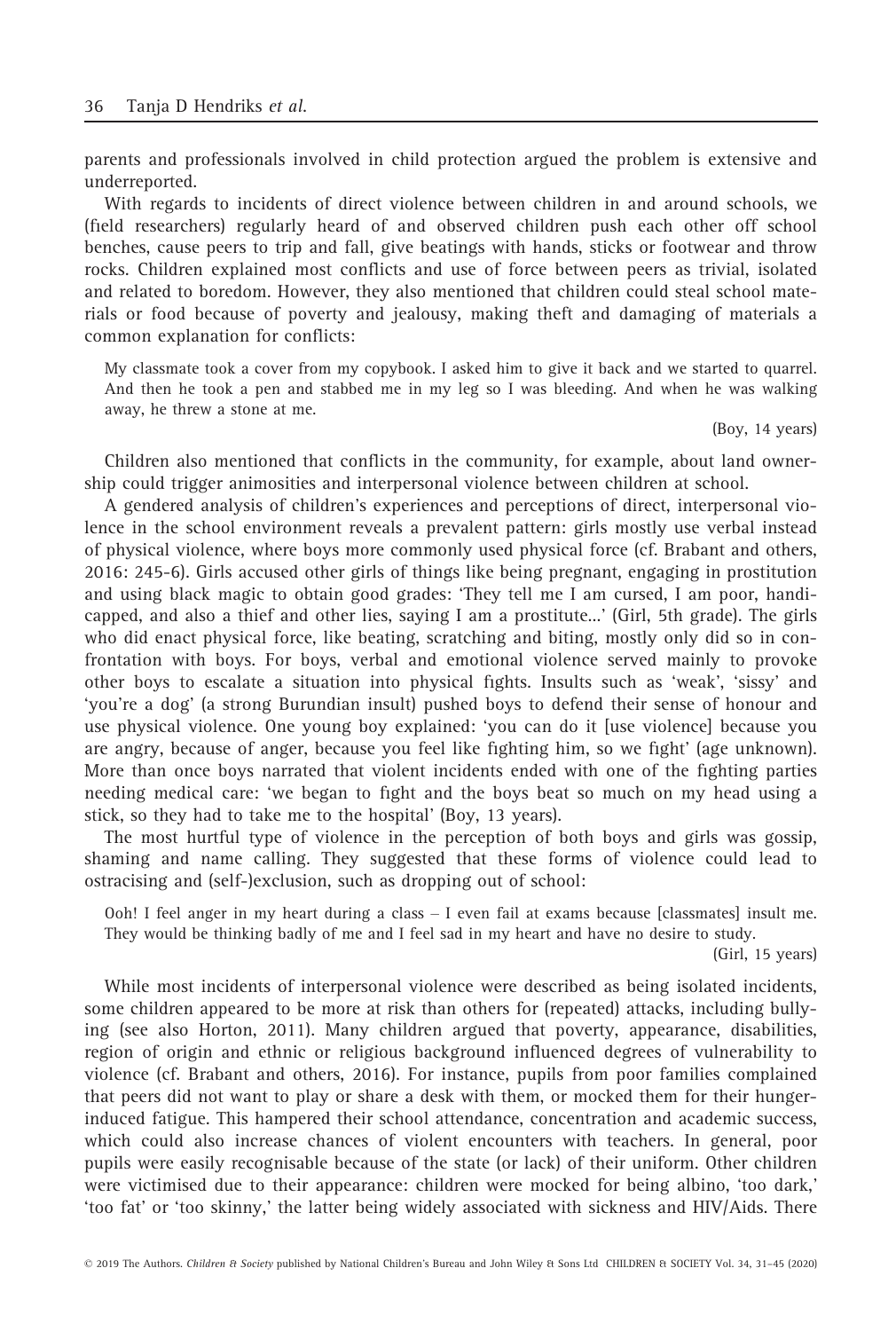were also children who said that they were targeted because of their region of origin. Some expressed being shamed for being 'returnees' that is, having (recently) returned from exile. In a few, albeit rare, cases we (field researchers) heard of parents pointing to ethnic differences, discouraging their children from socialising with children from another ethnic group. A government official in Rumonge province explained:

When we are small, we all play together. But after some time, you take your friend home and then your parents will explain to you that you have to stop being friends with this person. They [children] don't stop [the friendship] immediately, but after a while, that comes. Inevitably.

Interestingly, the researchers have not heard this same sentiment being voiced by a child, which could potentially point at intergenerational differences and thus a (future) change of social patterns. The above described experiences and perceptions of direct violence indicate that whether or not children in Burundi perceived acts of (physical or emotional) force as violence depends on several contextual factors. These factors, together with children's gender identity, influence the strategies children are able to use to deal with the direct, interpersonal violence they encounter in the school environment. We discuss this learned logic of violence in the next section.

#### Children's practices

While interpersonal violence in schools in Burundi may not be more common or uncommon than in other parts of the world, it is worth mentioning that children considered the presence of violence in and around schools self-evident (see also Parkes, 2015). Hence, their strategies to deal with violence appear to depart from the idea that complete avoidance is impossible (cf. Efevbera and others, 2017: 103).

Our fieldwork data revealed five strategies children employ to deal with violence. The first strategy is the use of violence in response to violence. This strategy was only observed in conflicts that involved peers. Children stated that they were taught not to provoke others, but they commonly reacted to being insulted or beaten by peers with physical force. It was perceived as a simple and justified way for addressing victimisation and 'correct' the other for provoking violence (see also Pells and others, 2018: 30):

I could see he is not doing a good thing. I have to beat him, I have to remove the devil inside of him. I beat him and that's how I correct him.

(Boy, 14 years)

Furthermore, children said that not responding to violence with violence would leave them more vulnerable to future violence. The absence of such a response might portray the child as an 'easy target' where the perpetrator need not fear retaliation. Peer pressure also plays a role in children's decisions about whether or not to employ this strategy: it could sometimes lead children into violent retaliation even when they knew that 'winning' — in terms of coming out as the strongest party — is out of the question. The following quote exemplifies this:

I am afraid sometimes whenever you will be with your friends, they will not consider you as their friend anymore because you didn't fight. So sometimes [I fight because] I don't want to lose my friends.

(Boy, 11 years)

Openly giving into negative emotions such as anger, nevertheless, could also be seen as weak. Children often expressed that in public, remaining calm was very important. The same counts for expressing sadness in public. For instance, one girl explained: 'when they beat me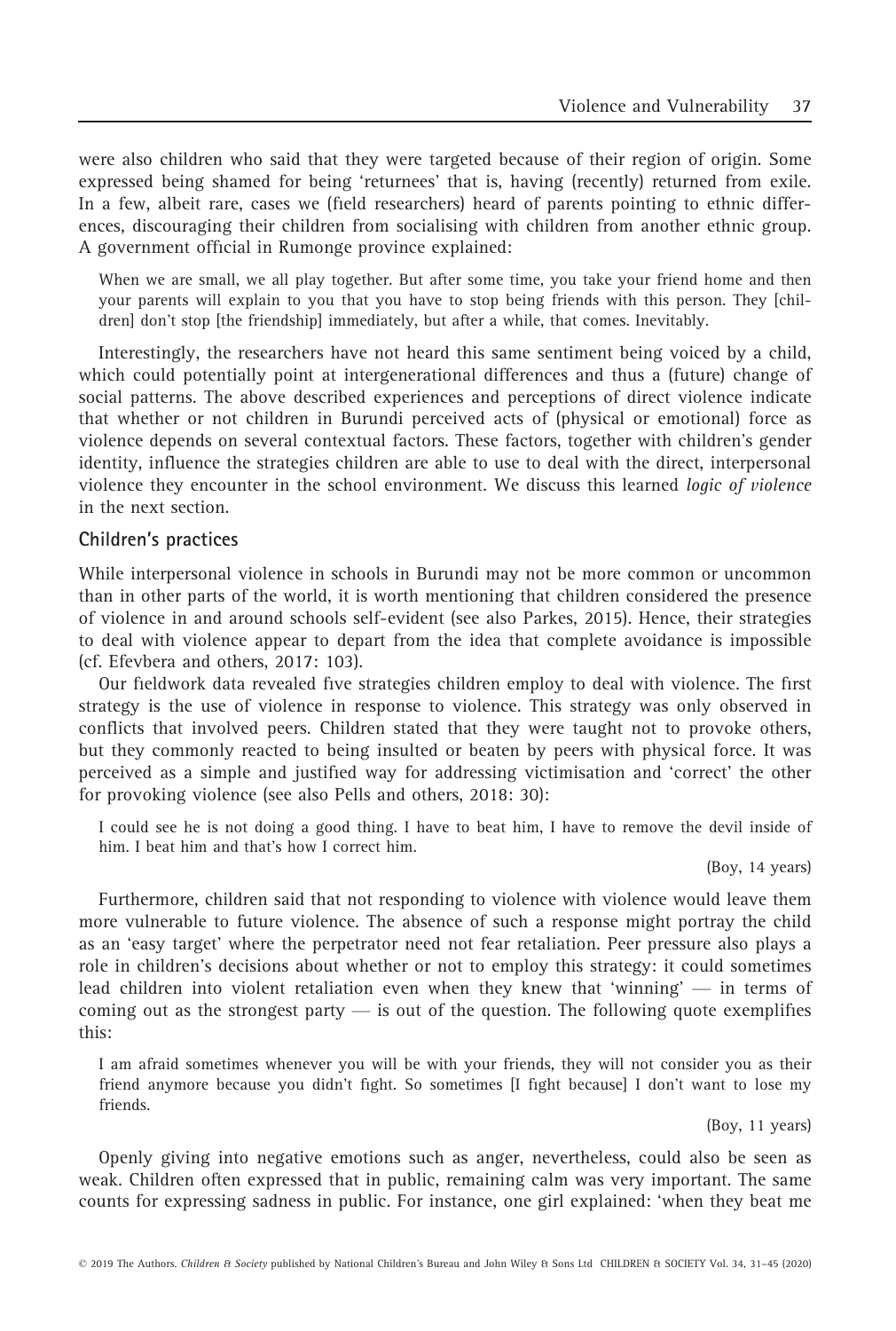at school, I don't cry. But if they beat me here at home, I cry' (7 years). Children who use violence to deal with violence could thus be considered both 'dominant' and 'weak' at the same time: they could physically force and hurt you, but they also lost their calm. Moreover, getting involved in violent situations, even as the aggressor, meant that they themselves were frequently getting hurt as well.

A second strategy children use when they are provoked or involved in a conflict with peers, is to calm down and try to resolve the situation peacefully. This non-violent problemsolving generally involved attempts to settle disputes through mediation by a third party; another peer. Some children opt for this second strategy because they have been seriously injured in a previous fight, as was the case for the 13-year-old boy whom we quoted earlier because he had to go to the hospital after a fight (page 8): 'ever since [that fight], I will never fight again', he said. Others explained a non-violent response as resulting from a repulsion to violence because of the past experiences with violence, for instance at home. Children also seemed convinced that each child has a natural disposition that leads one to prefer either the first or the second strategy. Competing notions of masculinity appeared to play a role in this. For instance, a 16-year-old boy said that to be 'a real man' one should not fight: 'you see him through his words, he doesn't need to be strong or a fighter'. Another boy, upon explaining a physical confrontation with his older sister, stated that he had to use violence precisely because he is a man: 'it was just because I know that I am a man, I am a boy and she is a girl, I had to do it' (15 years). This underlines the gendered norms that inform children's behaviours.

A third strategy children use to deal with violence, concerns involving teachers or other adults to intervene when violence between peers occurs. Children said that they were generally told to do so, but they only opted for this strategy when they deemed an already violent situation outside of their realm of control. For example, when school materials were stolen or bullying became protracted, or in the case of injuries that need medical attention. In general, however, children rarely used this strategy. They preferred to turn to peers for help (i.e. the second strategy). Some children said that they did not want to appear weak and unable to defend themselves, others were worried that engaging a teacher would be interpreted as snitching, thus damaging their relationships with their peers. This could lead to becoming the victim of future violence. Another reason they gave was feelings of embarrassment and concerns for being judged by others:

Teacher usually says that if somebody has a problem, or his friend, we have to tell him [the teacher], but some of us we'll never talk to him. I feel ashamed talking to the teacher if someone is insulting me.

(Boy, 14 years)

Lastly, several children believed that their teachers would not handle the situation adequately, as they frequently observed that teachers responded to a request for help with the use of force. The quote below illustrates this in relation to learning difficulties:

I am afraid to tell the teacher. I think that when I ask for extra help, the teacher may think that I did not pay attention. So that is why I don't ask it.

(Girl, 12 years)

In other words, involving adults could make things worse. In the interest of predictability, many children therefore preferred solving their issues among themselves.

A fourth strategy concerns children's attempts to prevent victimisation by avoiding potentially violent situations altogether. One boy mentioned: 'we should just do what they [teachers] say, so that they cannot beat us' (11 years). Especially girls were expected to deal with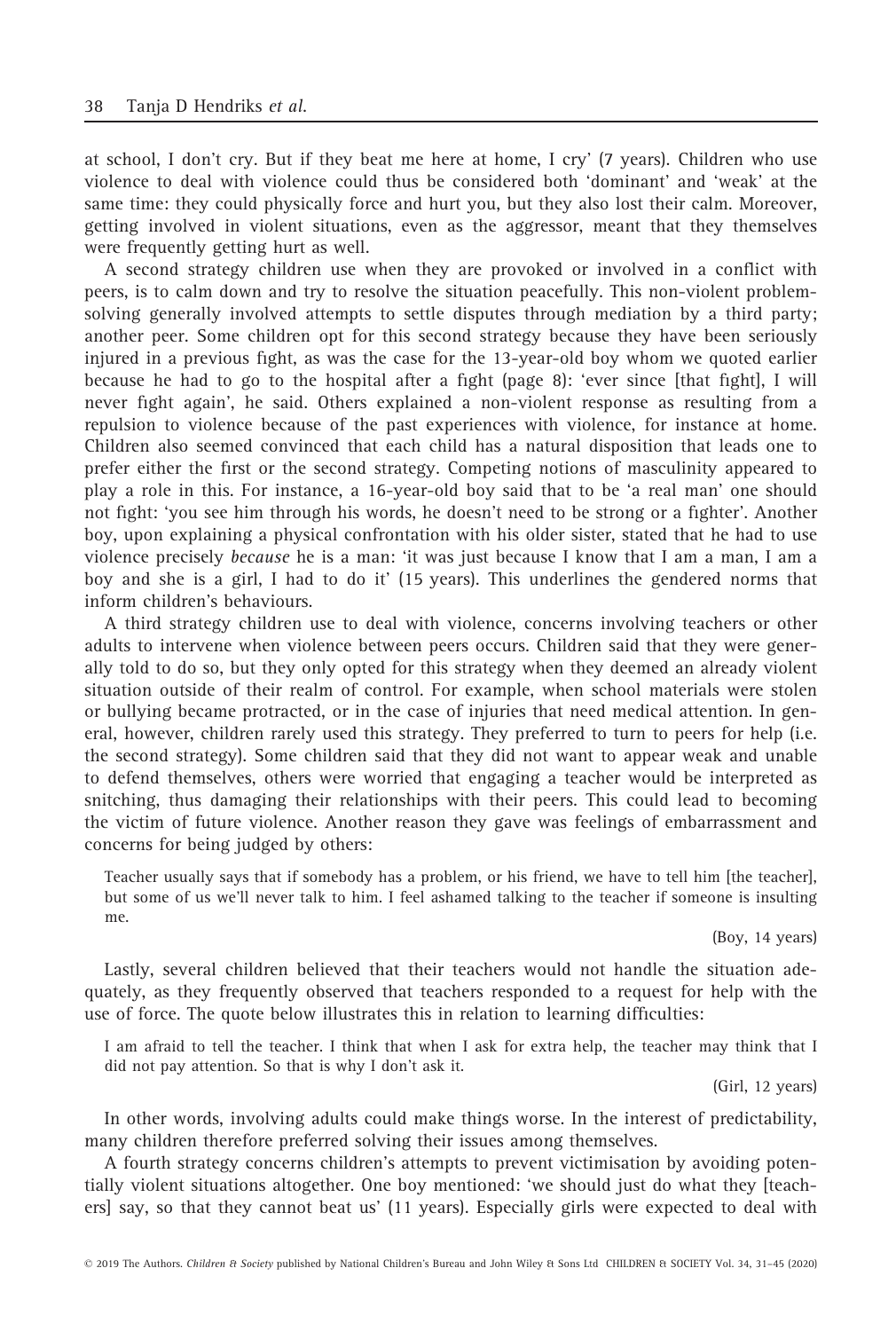violence in this way. For instance, girls mentioned avoiding all contact with boys only to prevent boys from potentially lashing out. Or, when they are late, girls would not go to school if going to school meant they had to walk alone. In such a case, if something negative would happen, the girl would likely be blamed: 'it may also be your fault because you should not come late' (Girls in group discussion).

The fifth strategy used by children when confronted with violence involves accepting the violence one encounters. A young boy explained: 'In order not to be beaten [again], we, we, we don't speak about it [...] we keep silent' (age unknown). Although the previous four strategies mentioned were only seen in the context of conflicts and violence between peers, this strategy also pertained to situations in which the violence was perpetrated by teachers or other adults. Children explained that they expected that signs of resistance would worsen their situation and render them vulnerable to more and perhaps worse forms of violence, with possibly negative long-term consequences:

We cannot do anything, we are silent because we cannot oppose beatings because if you do, it is considered rude behaviour to the teacher. Then you would have to bring your parent or [you] may even be expelled from school.

#### (Group interview)

Children who employed this strategy, regularly stated that they continued to struggle with feelings of anger, frustration and revenge. They would try not to reveal these emotions for fear of appearing weak, but they acknowledged that it could lead to sudden outbursts of anger and (sometimes) violence (i.e. the first strategy).

In sum, the use of the above-mentioned five strategies was patterned in ways that reflect gender differences and power asymmetries between children and adults. For instance, boys were commonly seen and expected to use the first strategy (respond with violence), whereas for girls, this would be the fourth strategy (avoidance). The fifth strategy (acceptance) was mostly used by both boys and girls in confrontations with teachers (adults), or other more powerful social actors. The data yielded no clear patterns in the use of strategies in relation to children's place of origin, background or socioeconomic situation, but children did mention differences in disposition related to intellectual and physical capabilities of individual children. Notably, however, all five strategies children in Burundi use to deal with the violence they encounter in and around schools, appear ultimately geared towards reducing their vulnerability to (further and future) violence.

#### Discussion: A learned logic of violence

Schools both reflect societal dynamics and socialise children to take part in the wider society. This was also demonstrated by, for instance, Williams, who showed how Rwandan youth learn about processes of inclusion and exclusion in their society through their school environments (2018, see also Parkes, 2015). In this study, we focused on children's perceptions of and strategies to deal with direct, interpersonal violence, whereby we borrowed from theories developed by Bandura (1973), Bourdieu (1990) and Bronfenbrenner (1979). We showed that children in Burundi experience direct, interpersonal violence in their school environments as self-evident and display various strategised responses to it. We distinguished five strategies that together reveal a collective, shared way of understanding and dealing with violence: a learned logic of violence, geared at reducing one's vulnerability to further or worse forms of violence. We argue that this logic of violence illustrates the connections that children make between everyday encounters with direct, interpersonal violence in the school environment and the wider social structures of Burundian society in the general context of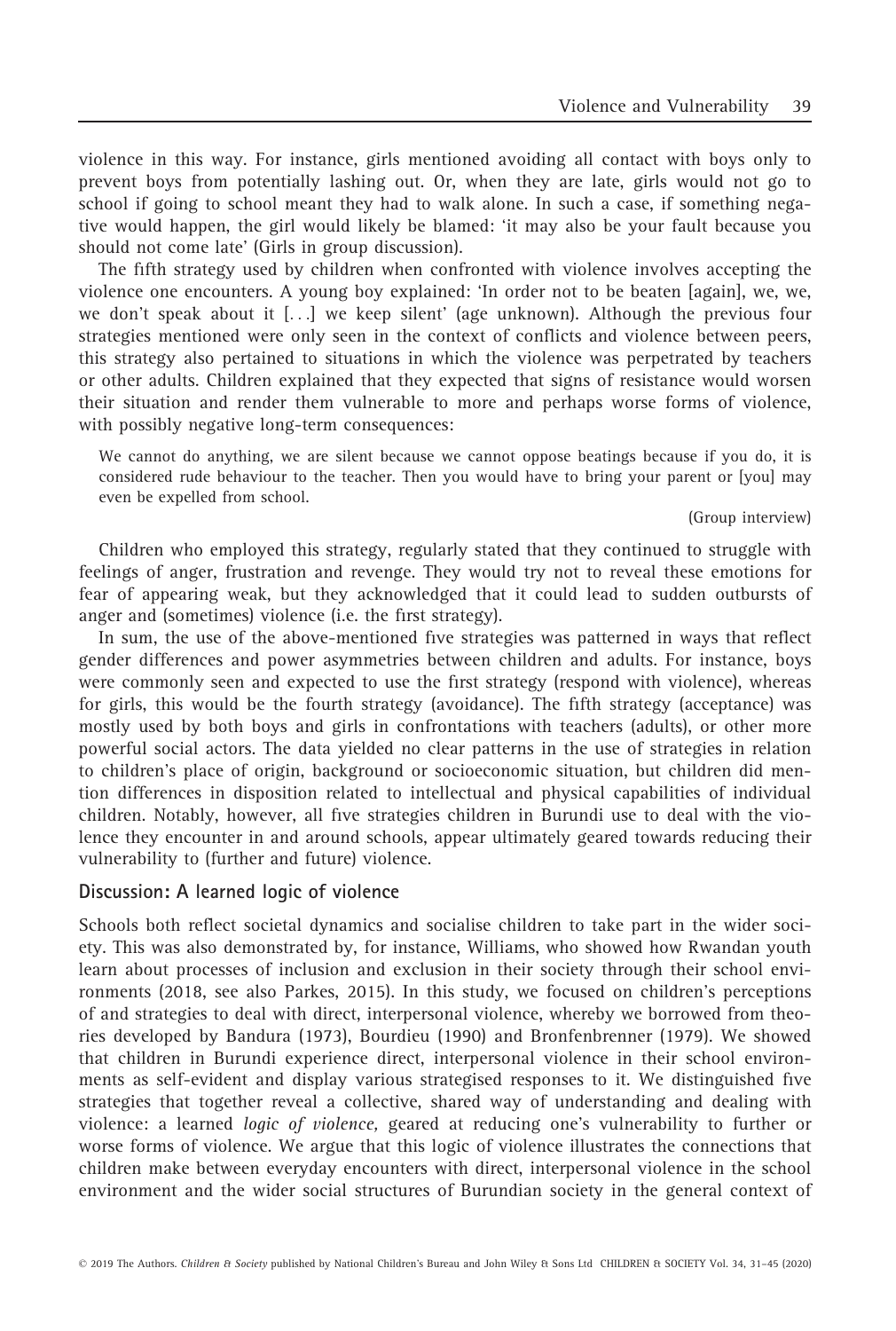(political) uncertainty, omnipresent violence and ever-looming possibilities of victimisation (cf. Berckmoes, 2014, 2015, see also Pells and others, 2018: 32).

Vulnerability is contextual and relational: it depends 'on particular relationships and circumstances' (Clark, 2007: 291). As such, vulnerability is intimately related to social hierarchies and structural factors like poverty, ethnicity and gender, rendering some more vulnerable than others (Parkes, 2015; see also Brabant and others, 2016). Following Valentine, we recognise the 'social embeddedness' of agency which means our focus is not just on 'how children shape and are shaped by school, and the power of adults over children, but also the differences in power and privilege between children in school environments' (2011: 354). It is the latter that showcases children's awareness of social hierarchies and vulnerabilities, or forms of violence that are not direct or interpersonal, which other scholars have referred to as cultural or structural (Galtung, 1990). Indeed, the children in our study seemed very much aware of the hierarchies that pattern vulnerability to violence in Burundian society and the strategies they use to engage with violence demonstrate how children develop elaborate ideas on markers of vulnerability and that they aim to prevent or remedy these through their actions.

For example, despite the severity of physical violence, children deemed gossip and humiliating insults worse forms of violence. We relate this, first, to the visceral, embodied experience of this emotional violence that excludes them from the group (see Thornberg, 2015). This does not mean that this type of violence has only individual implications: 'bullying may say less about the aggressive tendencies of those involved than it does about the relations of power that are dominant within society' (Horton, 2011: 269). Second, gossip and insults can negatively affect one's position in the social hierarchy and thus open the door to further victimisation. In addition, bad reputations have the potential to spread across system levels, rendering children vulnerable in social contexts beyond the school. Therefore, we would argue that children's strong dislike of gossip and humiliating insults also portrays a long-term perspective on their position in society: they are aware of the social fact that in Burundi, relatively isolated people, such as single mothers, widows or orphaned children, are especially vulnerable to (further) violence (Seckinelgin and others, 2010).

Another, more indirect, example of children's deep understanding of their position in society in the longer term is their strong ambition to do well in school. Choosing to accept the violence they encounter (strategy 5) due to fears of being expelled or having to drop out can be understood in relation to the devastated economic situation in Burundi where, to many, not obtaining a diploma is a sure promise of life in poverty (Berckmoes and White, 2014; Sommers and Uvin, 2011). In turn, poverty makes one vulnerable to further forms of violence, which is why many children opt to accept the violence they encounter to prevent endangering their educational and economic future.

Our findings illustrate that children categorised only certain types of emotional or physical force as violence, depending on which social actor perpetrated it, for what reason and whether the use or amount of force was deemed appropriate. Precisely how children understand the use of force they are confronted with, shapes their way of dealing with it (see also Pells and others, 2018: 32). For example, as mentioned in the above, when exercised by a more powerful social actor, such as teachers, or in response to previously perpetrated violence, children often saw the violence as legitimate or acceptable. This may be interpreted as a sign of the normalisation of violence. At the same time, this also reflects wider societal patterns in Burundi, where violence is widely regarded as an acceptable means of authority, both in microsystems such as schools (Crombach and Elbert, 2014: 1042), in communities and in national politics (Van Acker, 2016). Our findings may also be seen as reconfirming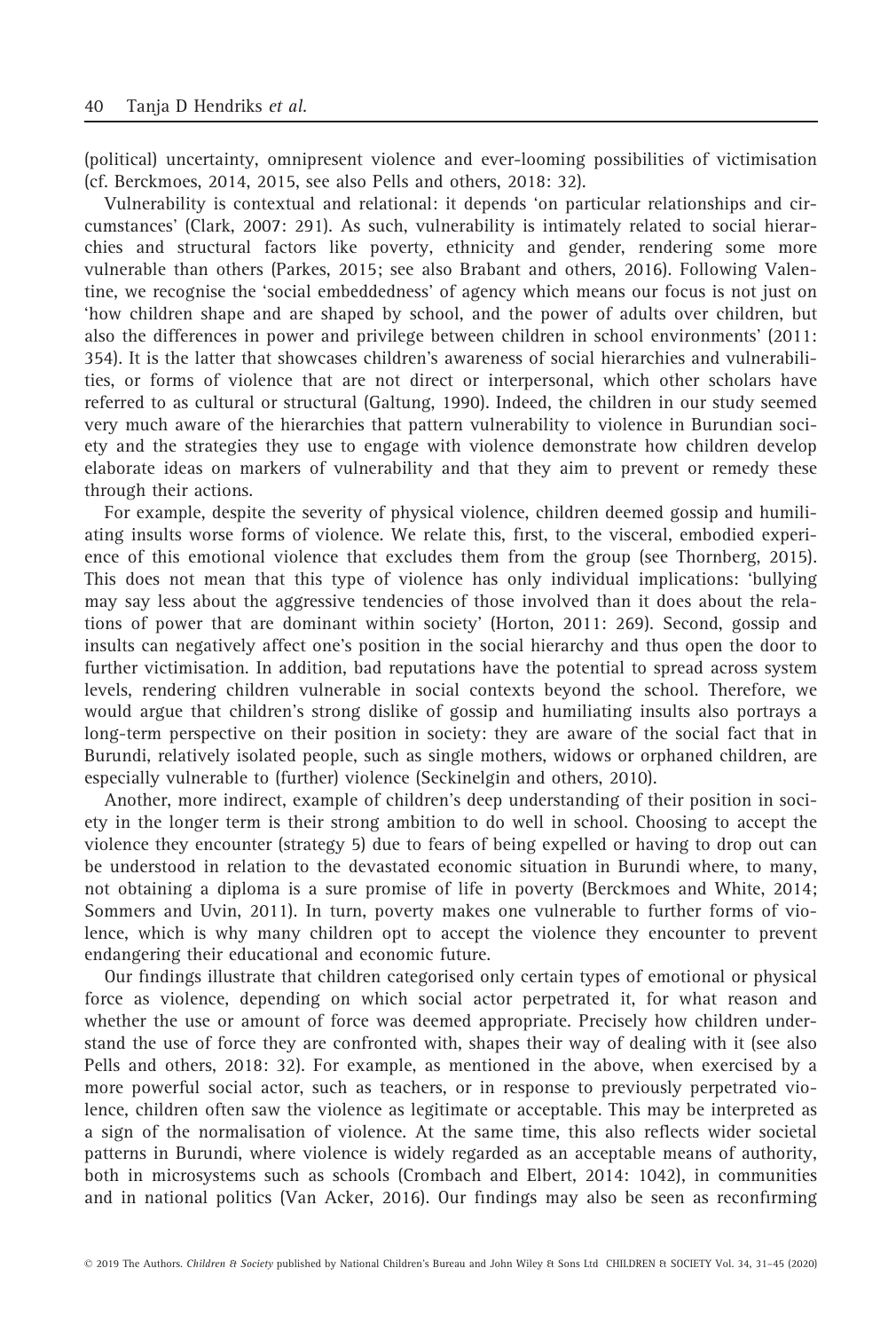the perceived and experienced importance of social hierarchy with regard to how social positions inform how violence and vulnerability take shape (see Pells and others, 2018).

The strategies children (can) employ when dealing with violence are shaped by two crucial elements: social asymmetries, or power differences and gendered norms and values. As such 'children actively make meaning of their experiences and develop strategies for responding to violence. However, these are constrained by the economic, social and cultural contexts in which children their families and their communities are living' (Pells and others, 2018: 33, see Valentine, 2011). In this sense, the extent to which different norms and values can function as resources for action is unevenly distributed (cf. Bourdieu, 1990). For instance, the use of force (the first strategy) may generally be normative behaviour for boys, but not vis-a-vis adults, and girls are primarily expected to avoid situations in which violence may occur (the fourth strategy).

Numerous studies have discussed vulnerability in relation to childhood and children. An often heard critique on these studies is the assumed link between children and vulnerability (cf. Cheney, 2010; Boyden, 2003, see also Bordonaro and Payne, 2012), which is set against children's agency (cf. Wihstutz, 2011). Our findings, however, question this dichotomy: for example, although children were vulnerable in being exposed to violence, they were also perpetrators of (peer) violence (Korbin, 2003, cf. Avgitidou and Stamou, 2013). And, children who frequently engaged in violence were seen as dangerous and vulnerable at the same time: committing violence thus acts as a double-edged sword (cf. Debos, 2011). In the context of Burundi, a country marked by protracted crisis, recurring conflict along ethnic lines, an often absent possibility of recourse to justice and impunity, children's strategies reveal that there is a strong link between the enactment of violence and vulnerability. Also, the fifth strategy we discussed (accepting (some) violence to prevent worse) is demonstrative for how children learn to be submissive, while it also underlines their agentive ways of avoiding future trouble. In Burundi, children's learned logic of violence thus demonstrates both how children tend to make anew and thus reproduce certain social norms, while at the same time, there is 'the potential for individual agency to disrupt them' (Valentine, 2011: 355, our emphasis). In this sense, the logic of violence that Burundian children learn showcases both their vulnerabilities and their agentive ways of coping with these (cf. Akello, Reis and Richters, 2010: 219, see Bordonaro and Payne, 2012).

This study has several limitations. First, the 12 fieldwork studies were designed to capture thematic complementarity and diversity in the sample. Field researchers recorded thick descriptions of cases and situated these within their specific, multi-systemic contexts. Given this approach, comparative analyses across space and time are not feasible. Yet, it allowed us to cover large ground and speaks to the robustness of the general patterns we found in terms of different perceptions of and strategies to deal with violence. Second, although the field researchers explicitly adopted a child-centred approach, research with children is unavoidably biased in favour of adult researchers, as the latter make final decisions throughout the data collection, interpretation and writing phase (Christensen and James, 2008). Also, many of the interactions with children took place via (adult) interpreters. This asymmetrical relationship may have affected our findings because children may have shaped their stories to not 'get in trouble' with more powerful social actors. Similarly, some interlocutors, especially adults, maintained that the field researchers came to inspect the work of teachers or were scouting for new development projects. The field researchers tried to address these misunderstandings by stressing their independent positions as researchers.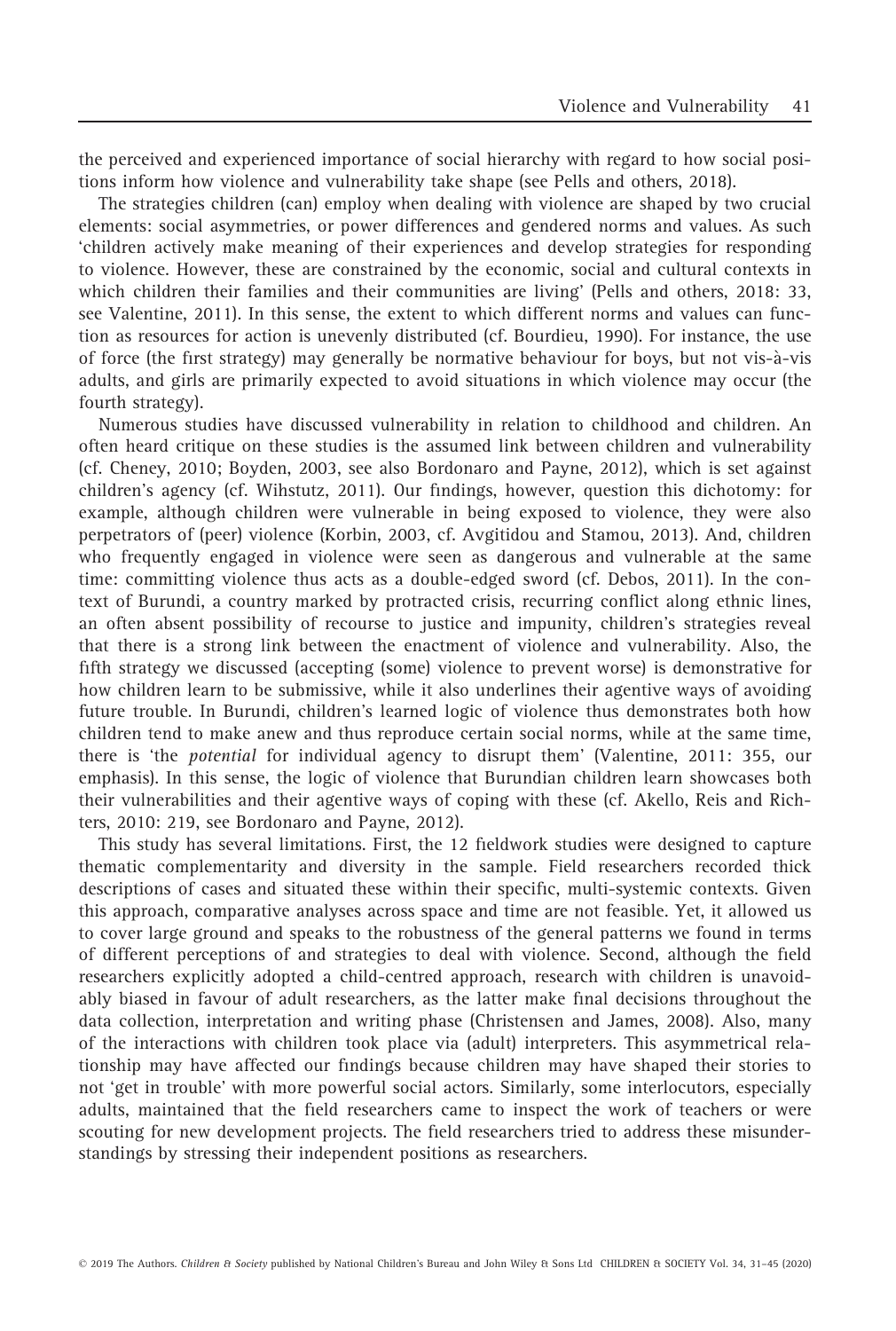### Conclusion

In this article, we were inspired by the work of Bandura (1973) to understand the effects of children's coming of age in Burundi, a society marked with violence. Using the work of Bronfenbrenner (1979), we conceptualise children as active agents, engaged in several interconnected system levels of society at the same time. The fieldwork took place in the school environment, an important microsystem, where the focus was on children's experiences and perceptions of direct, interpersonal violence. Following Bourdieu (1990), we have further developed the concept logic of violence (cf. Debos, 2011) to elucidate how children in Burundi learn to take part in their conflict-affected society. Combining insights from Bronfenbrenner and Bourdieu thus helped us to conceptualise children as active and strategic agents, without neglecting the fact that children's coming of age includes their engagement with social patterns created by earlier generations.

Focussing on the school environment, we have identified five different strategies children employ in the face of the direct, interpersonal violence they encounter. Remarkably, all of these are ultimately geared towards reducing vulnerability to further violence. We understand this strong link between violence and vulnerability as related to the importance of social hierarchy in two ways: first whether or not acts of force are perceived as legitimate or as 'violence', and second in terms of the strategies or resources, one can use to engage with the violence. Departing from Bandura's work, the research we focused on children within their ecological environments. This enabled insight into how children's strategic responses are profoundly shaped by their own gender identity and the social position of the perpetrator of the violence. As such, children's logic of violence indicates their understanding of the social structures and inequalities that reflect the structural dimensions of violence in their society.

Unfortunately, while the learned logic of violence helps children reduce their own vulnerability to violence, it simultaneously seems to allow for its reproduction: children's strategies to deal with violence perpetuate the existing social hierarchies that have patterned recurrent outbreaks of violence in Burundi (cf. Berckmoes, 2014, 2015). Children's logic of violence reflects that they learn from an early age that more powerful social actors, such as teachers, can legitimately use force to coerce particular others, such as pupils without uniforms, or girls. Within the overall context of uncertainty in Burundi, children's strategies to reduce their vulnerability to violence then tend to entail a reproduction of social hierarchies and inequalities that follow older patterns of conflict. This highlights the need to focus on children, and without seeing them as a problem, enhance efforts to support them in an active remaking and (re)producing of a sociality that moves away from negative patterns created by earlier generations.

#### Acknowledgement

The authors thank all children, caregivers, teachers and other professionals who contributed to this study. We also thank the researchers who conducted the field studies: Epimaque Ahishakiye, Margreeth den Boon, Myrna Derksen, Léonidas Habonimana, Siméon Hafashimana, Tanja Hendriks, Julien Lescop, Juliette Lovius, Nadia Ngabire, Ferdinand Niyongabo, Marketa Sostakova and Heleen Vis. Special thanks to the University of Amsterdam, and our collaborators in Burundi, Fondation TPO and the University of Burundi, notably Professors Léonidas Barakamfitiye, Béatrice Mvukiye and Joseph Ndayisaba.

#### Conflict of interest

None.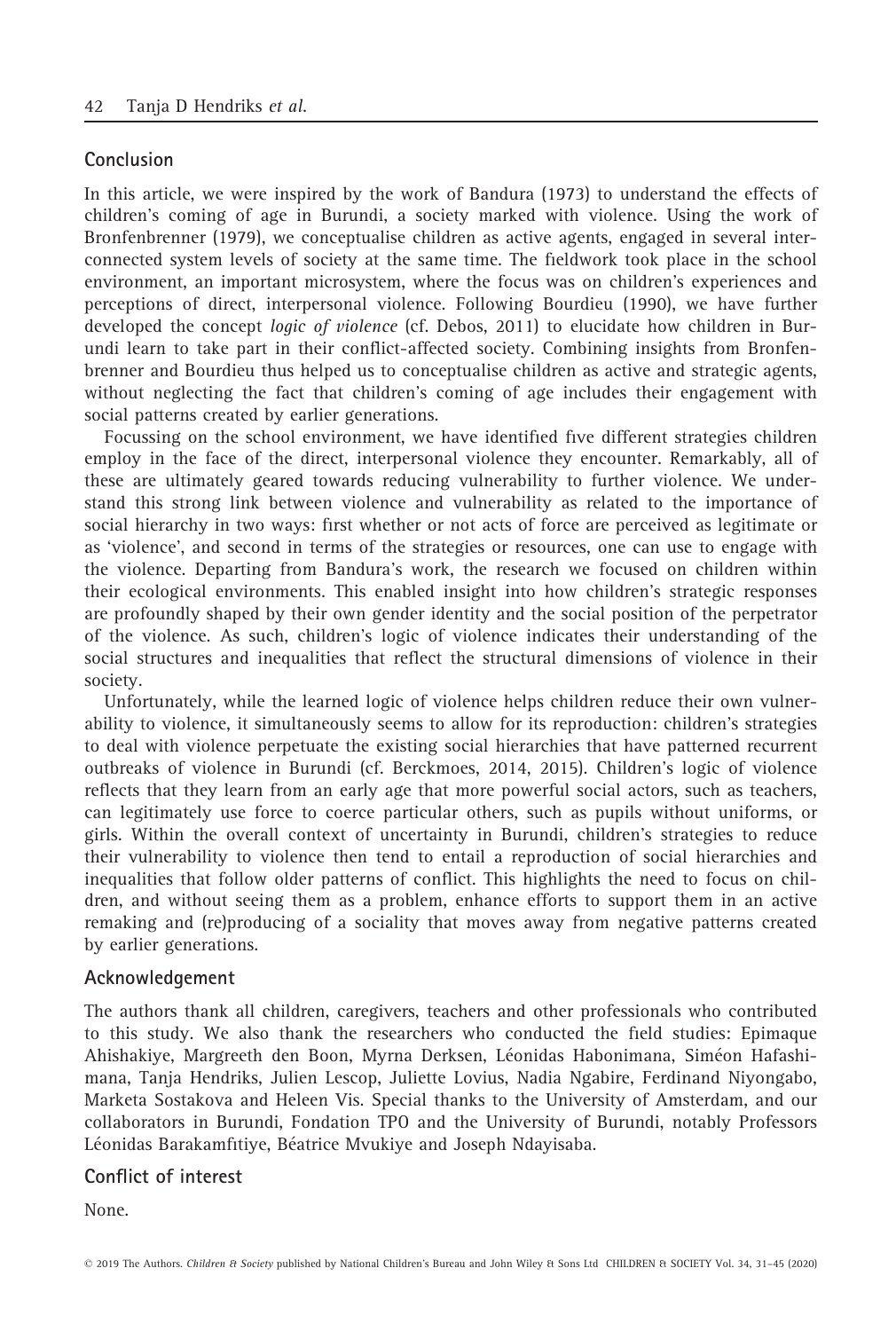# Authors' contribution

R. Reis (RR) and L.H. Berckmoes (LB) designed the overall study; T.D. Hendriks (TH) and M. Sostakova (MS) and 10 other graduate students, supervised by LB, carried out fieldwork and wrote a BA/MA thesis on their individual findings. Based on these reports and the raw data, LB, MS and RR wrote a synthesis report, which served as the starting point for further analysis and development into this article by TH, LB and RR.

### References

- van Acker T. 2015. Understanding Burundi's predicament. Africa Policy Brief, 11, Egmont, the Royal Institute for International Relations.
- van Acker T. 2016. Exploring the Legacies of Armed Rebellion in Burundi's Maquis par Excellence. Africa Spectrum 51: 15–37.
- Akello G, Reis R, Richters A. 2010. Silencing distressed children in the context of war in northern Uganda: An analysis of its dynamics and its health consequences. Social Science  $\mathcal{H}$  Medicine 71: 213–220.
- Anders AD, Lester JN. 2015. Lessons from interdisciplinary qualitative research: learning to work against a single story. Qualitative Research 15(6): 738–754.
- Avgitidou S, Stamou AG. 2013. Constructing childhood: Discourses about school violence in the Greek daily press. Children & Society 27: 174-183.
- Baghdadli I, Harborne B, Rajadel T. 2008. Breaking the cycle: A strategy for conflict-sensitive rural growth in Burundi. Worldbank: Sustainable Development-Central Africa, Country Department 02, Africa Regional Office.
- Bandura A. 1973. Aggression: A Social Learning Analysis. Prentice-Hall: Oxford, England.
- Berckmoes LH. 2014. Elusive Tactics. Urban youth navigating the aftermath of war in Burundi. PhD Thesis, VU University.
- Berckmoes LH. 2015. (Re)producing ambiguity and contradictions in enduring and looming crisis in burundi. Ethnos 80: 1–21.
- Berckmoes LH, White B. 2014. Youth, farming and precarity in rural Burundi. The European journal of development research 26: 190–203.
- Berckmoes LH, De Jong JTVM, Reis R. 2017. Intergenerational transmission of violence and resilience in conflict-affected Burundi: A qualitative study of why some children thrive despite duress. Global Mental Health 4:e26.<https://doi.org/10.1017/gmh.2017.23>.
- Bordonaro LI, Payne R. 2012. Ambiguous agency: critical perspectives on social interventions with children and youth in Africa. Children's Geographies 10: 365–372.
- Bourdieu P. 1990. The logic of practice. Polity Press: Cambridge.
- Boyden J. 2003. Children under fire: Challenging assumptions about children's resilience. Children, Youth and Environments 13: 1–29.
- Brabant LH, Lapierre S, Damant D, Dube-Quenum M, Lessard G, Fournier C. 2016. Immigrant children: Their experience of violence at school and community in host country. Children & Society 30: 241– 251.
- Bronfenbrenner U. 1979. The ecology of human development: Experiments by nature and design. Harvard University Press: Cambridge, MA.

Bush KD, Saltarelli D. 2000. The Two Faces of Education in Ethnic Conflict. UNICEF Innocenti Research Centre: Florence.

- Cheney K. 2010. Deconstructing childhood vulnerability: a deconstruction. Childhood in Africa 2(1): 4– 7.
- Christensen P, James A. (2008) Research with Children: Perspectives and Practices. Routledge: Oxford.
- Cieslik K, Giani M, Munoz Mora JC, Ngenzebuke RL, Verwimp P. (2014) Inequality in Education, School-dropout and Adolescent lives in Burundi, working paper, UNICEF.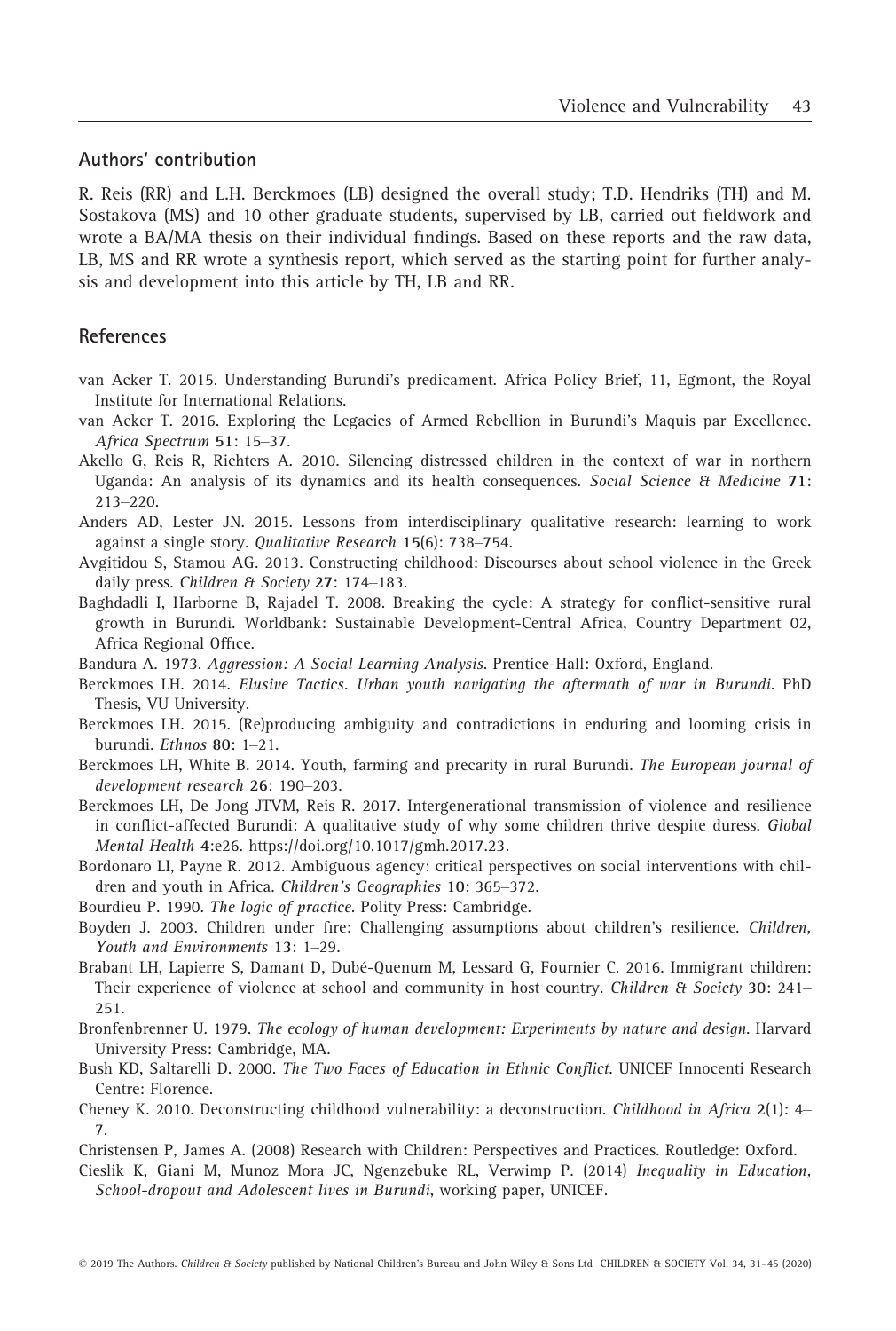- Clark CR. 2007. Understanding vulnerability: From categories to experiences of young Congolese people in Uganda. Children & Society 21: 284–296.
- Crombach A, Elbert T. 2014. The benefits of aggressive traits: A study with current and former street children in Burundi. Child Abuse & Neglect 38: 1041–1050.
- Cumberbatch G, Howitt D (eds.). 1989. A Measure of Uncertainty: The Effect of the Mass Media. John Libbey & Company Ltd.: London.
- Davies L. 2010. The Different Faces of Education in Conflict. Development 53: 491–497.
- Debos M. 2011. Living by the gun in Chad: armed violence as a practical occupation. Journal of Modern African Studies 49: 409–428.
- Denov M, Akesson B. 2016. Children and Political Violence: At the Intersection of Rights and Realities. Children & Society 30: 337–344.
- Durkin K. 1995. Developmental Social Psychology: From Infancy to Old Age. Wiley: Hoboken, NJ.
- Efevbera Y, McCoy DC, Wuermli AJ, Betancourt TS. 2017. Early childhood development plus violence prevention in low- and middle-income countries: A qualitative study. Children & Society 31: 98-109.
- Foster H, Brooks-Gunn J. 2015. Children's exposure to community and war violence and mental health in four African countries. Social Science & Medicine 146: 292-299.
- Galtung J. 1990. Cultural Violence. Journal of Peace Research 27: 291–305.
- Graham A, Powell M, Taylor N, Anderson D, Fitzgerald R. 2013. Ethical Research Involving Children. UNICEF Office of Research – Innocenti: Florence.
- Hart KE, Kritsonis WA. 2006. Critical analysis of an original writing on social learning theory: Imitation of film-mediated aggressive models. National FORUM of Applied Educational Research Journal 19:  $1 - 7$ .
- Horton P. 2011. School Bullying and Social and Moral Orders. Children & Society 25: 268–277.
- Korbin JE. 2003. Children, Childhoods, and Violence. Annual Review of Anthropology 32: 431–446.
- Lemarchand R. 1994. Ethnocide as Discourse and Practice. Woodrow Wilson Center Press and Cambridge University Press: Cambridge.
- Leonard M. 2007. Trapped in space? Children's accounts of risky environments. Children & Society 21: 432–445.
- Malkki LH. 1994. Citizens of Humanity: Internationalism and the Imagined Community of Nations. Diaspora: A Journal of Transnational Studies 3: 41–68.
- Moss D. 2013. The Form of Children's Political Engagement in Everyday Life. Children & Society 27: 24–34.
- Parkes J (ed.). 2015. Gender violence in poverty contexts: The educational challenge. Routledge: New York.
- Pells K, Morrow V, Maternowska C, Potts A. 2018. A socioecological approach to children's experiences of violence: Evidence from Young Lives. Vulnerable Children and Youth Studies 13: 26–35.
- Punch S. 2002. Research with children: The same or different from research with adults? Childhood 9: 321–341.
- Seckinelgin H, Bigirumwami J, Morris J. 2010. Securitization of HIV/AIDS in context: Gendered vulnerability in burundi. Security Dialogue 41: 515–535.
- Sobhani N. 2014. The Pedagogy of Peacebuilding: A Case Study of the Role of Education in Peacebuilding in Burundi. Working paper. UNICEF: Bujumbura.
- Sommers M, Uvin P. 2011. Youth in Rwanda and Burundi: Contrasting Visions. United States Institute of Peace: Washington. Available here: [https://www.usip.org/sites/default/files/sr293.pdf.](https://www.usip.org/sites/default/files/sr293.pdf)
- Thomas N, Graham A, Powell MA, Fitzgerald R. 2016. Conceptualisations of children's wellbeing at school: The contribution of recognition theory. Childhood 23: 506–520.
- Thornberg R. 2015. School bullying as a collective action: stigma processes and identity struggling. Children & Society 29: 310–320.
- Uvin P. 2009. Life after Violence. A people's story of Burundi. Zed Books: London.
- Valentine K. 2011. Accounting for Agency. Children & Society 25: 347–358.
- Verwimp P, Van Bavel, J. 2013. Schooling, Violent Conflict, and Gender in Burundi. The World Bank Economic Review 28: 384–411.